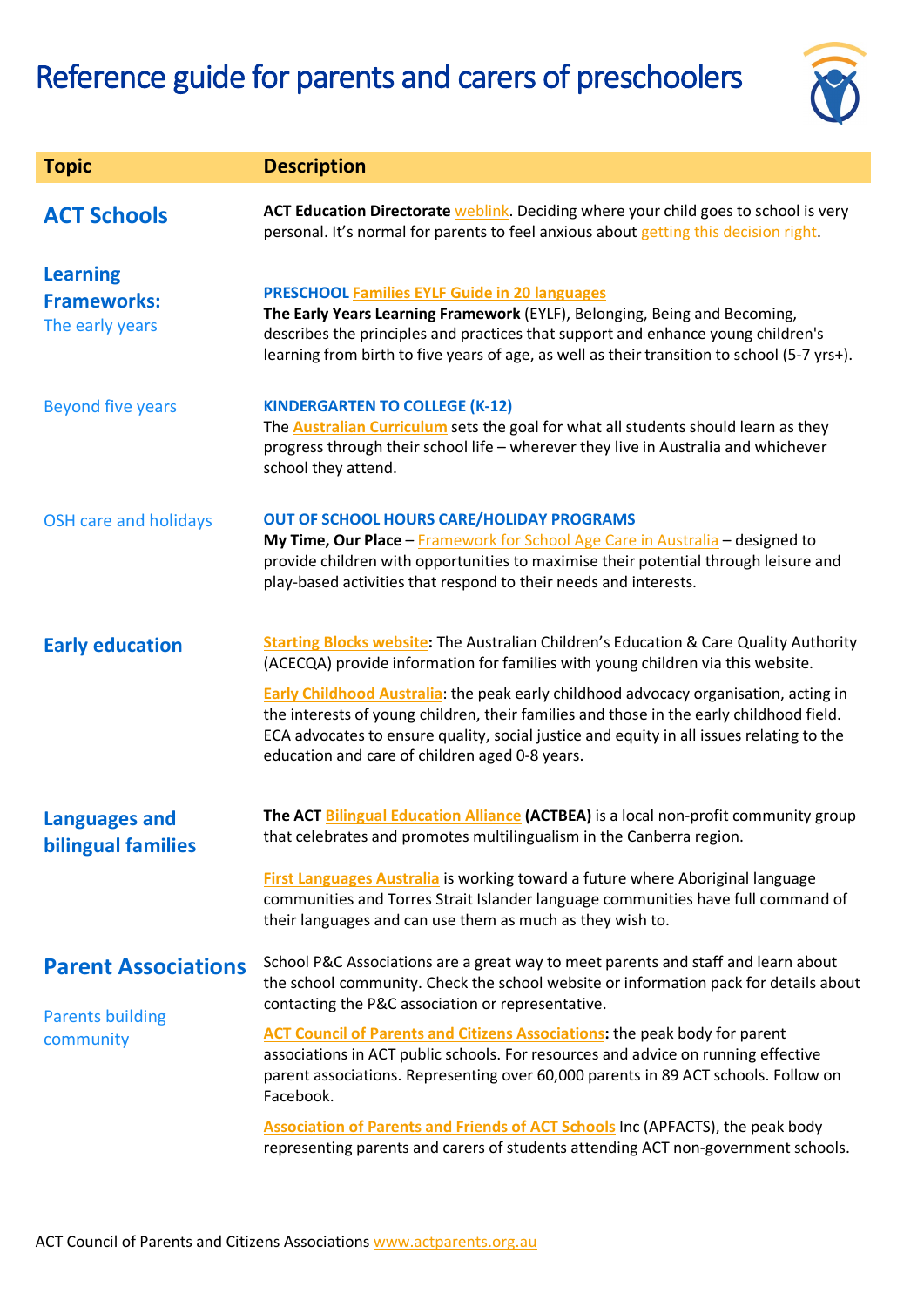

| <b>Topic</b>                               | <b>Description</b>                                                                                                                                                                                                                                                                                   |
|--------------------------------------------|------------------------------------------------------------------------------------------------------------------------------------------------------------------------------------------------------------------------------------------------------------------------------------------------------|
| <b>Parenting &amp;</b><br>learning support | ParentLink: information based on the latest research - supports effective parenting<br>practices.                                                                                                                                                                                                    |
|                                            | Raising Children: information, parenting videos, articles and apps backed by<br>Australian experts.                                                                                                                                                                                                  |
|                                            | Saver Plus Co-contribution funding assistance for families to build budgeting skills and<br>save for educational expenses.                                                                                                                                                                           |
|                                            | Parents Australia is designed to assist families in the wellbeing, learning and<br>education of their children. Family Connect guides parents to help children build skills<br>and confidence through meaningful conversations.                                                                      |
| recommended                                | The <b>Circle of Security Parenting program</b> based on decades of research about how<br>secure parent-child relationships can be supported and strengthened. Available as a<br>book, audiobook, and a course.                                                                                      |
|                                            | Triple P flexible, practical ways to develop skills, strategies and confidence to handle<br>any parenting situation. Available as an online course.                                                                                                                                                  |
|                                            | Uplifting Australia supports the development of social and emotional wellbeing in the<br>whole family.                                                                                                                                                                                               |
|                                            | Let's Count an early mathematics program for children aged three to five, developed<br>by The Smith Family and early childhood researchers.                                                                                                                                                          |
|                                            | <b>NAPCAN</b> National Association for Prevention of Child abuse and Neglect,<br>alternatives to smacking, listening to children and babies, being a dad, keeping kids<br>safe, family and domestic violence                                                                                         |
| <b>Additional needs</b>                    | <b>ACT Education Directorate</b> - All students in the ACT can attend their local public<br>school. If you need support with enrolment, please contact your local school for<br>assistance. The Education Directorate works closely with schools to provide<br>appropriate supports and adjustments. |
|                                            | Carers ACT: peak body for ACT carers (partners, spouses, children, family, or friends<br>assisting someone who lives with disability, is frail with age, or has an ongoing illness).                                                                                                                 |
|                                            | MyTime for parents and carers of children with a disability, developmental delay or<br>chronic medical condition                                                                                                                                                                                     |
|                                            | Down Syndrome Australia Providing support and information to families with a<br>member who has Down syndrome                                                                                                                                                                                         |
|                                            | <b>People with Disabilities ACT</b> Inc (PWDACT), the peak advocacy organisation in the<br>ACT for people with disabilities.                                                                                                                                                                         |
|                                            | <b>ACT Gifted Families Support Group</b> Assoc. Inc. provides support for gifted children,<br>their families, teachers, psychologists and other professionals                                                                                                                                        |
|                                            |                                                                                                                                                                                                                                                                                                      |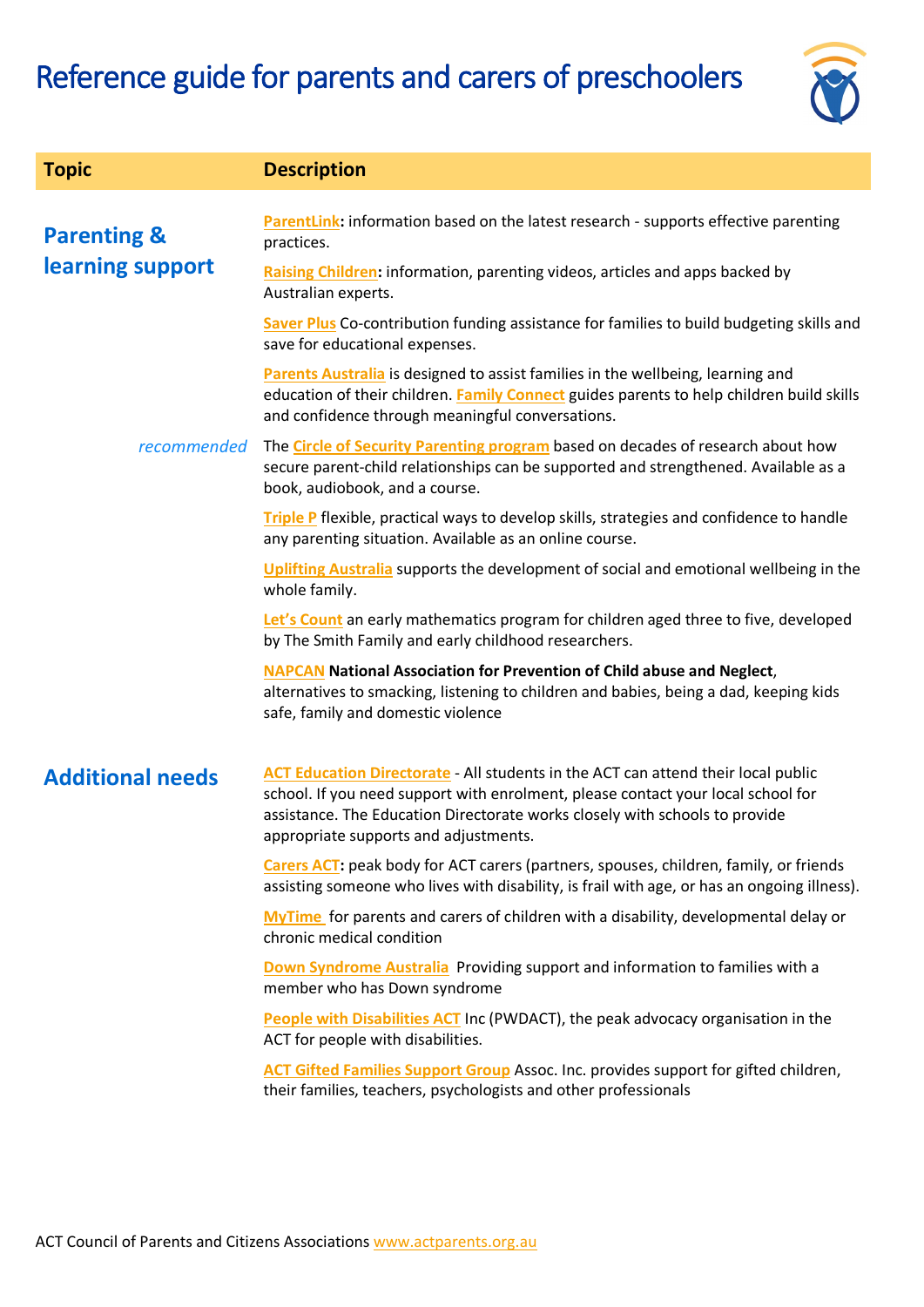

| <b>Topic</b>                                   | <b>Description</b>                                                                                                                                                                                                                                                                                                                                                                                                                                                                                                                                                                                                                                                                      |
|------------------------------------------------|-----------------------------------------------------------------------------------------------------------------------------------------------------------------------------------------------------------------------------------------------------------------------------------------------------------------------------------------------------------------------------------------------------------------------------------------------------------------------------------------------------------------------------------------------------------------------------------------------------------------------------------------------------------------------------------------|
| <b>Health</b>                                  |                                                                                                                                                                                                                                                                                                                                                                                                                                                                                                                                                                                                                                                                                         |
| <b>Nutrition and</b><br><b>lunchboxes</b>      | Information about what to pack in the lunchbox<br>Fresh Tastes: guides to teach children about healthy food and drink choices.                                                                                                                                                                                                                                                                                                                                                                                                                                                                                                                                                          |
| <b>Physical activity</b>                       | <b>Active Play</b> Resources for physical activity and screen time to help make healthy<br>choices. Fact sheet<br>Physical Activity Foundation: cycling or walking are simple ways for children to<br>incorporate physical activity into their everyday lives and adults can model this<br>behaviour for children - at least 60 minutes of moderate physical activity each day to<br>maintain a healthy lifestyle                                                                                                                                                                                                                                                                       |
| <b>Online safety</b>                           | eSafety Commissioner: Resources for all the family to enjoy safe and positive online<br>experiences                                                                                                                                                                                                                                                                                                                                                                                                                                                                                                                                                                                     |
| <b>Wellbeing, anxiety</b><br>and mental Health | <b>BRAVE:</b> The BRAVE Program is an interactive, online program for the prevention and<br>treatment of childhood anxiety. The programs are free and provide ways for children<br>to better cope with their worries. There are also programs for parents.<br><b>Beyond Blue's Healthy Families</b> is all about giving you the information, knowledge<br>and confidence to support the young people in your life - whether you're a parent,<br>guardian, grandparent, a favourite uncle or an awesome auntie.<br>BeYou promotes mental health and wellbeing, from the early years to 18, and offers<br>educators and learning communities evidence-based online professional learning. |
| <b>Research</b>                                | <b>ACER</b><br><b>ARACY</b><br>Murdoch Children's Research Institute<br><b>Gonski Institute for Education</b>                                                                                                                                                                                                                                                                                                                                                                                                                                                                                                                                                                           |

Transition to School parent forum recording 35m<https://youtu.be/VtUoNgoAbgI>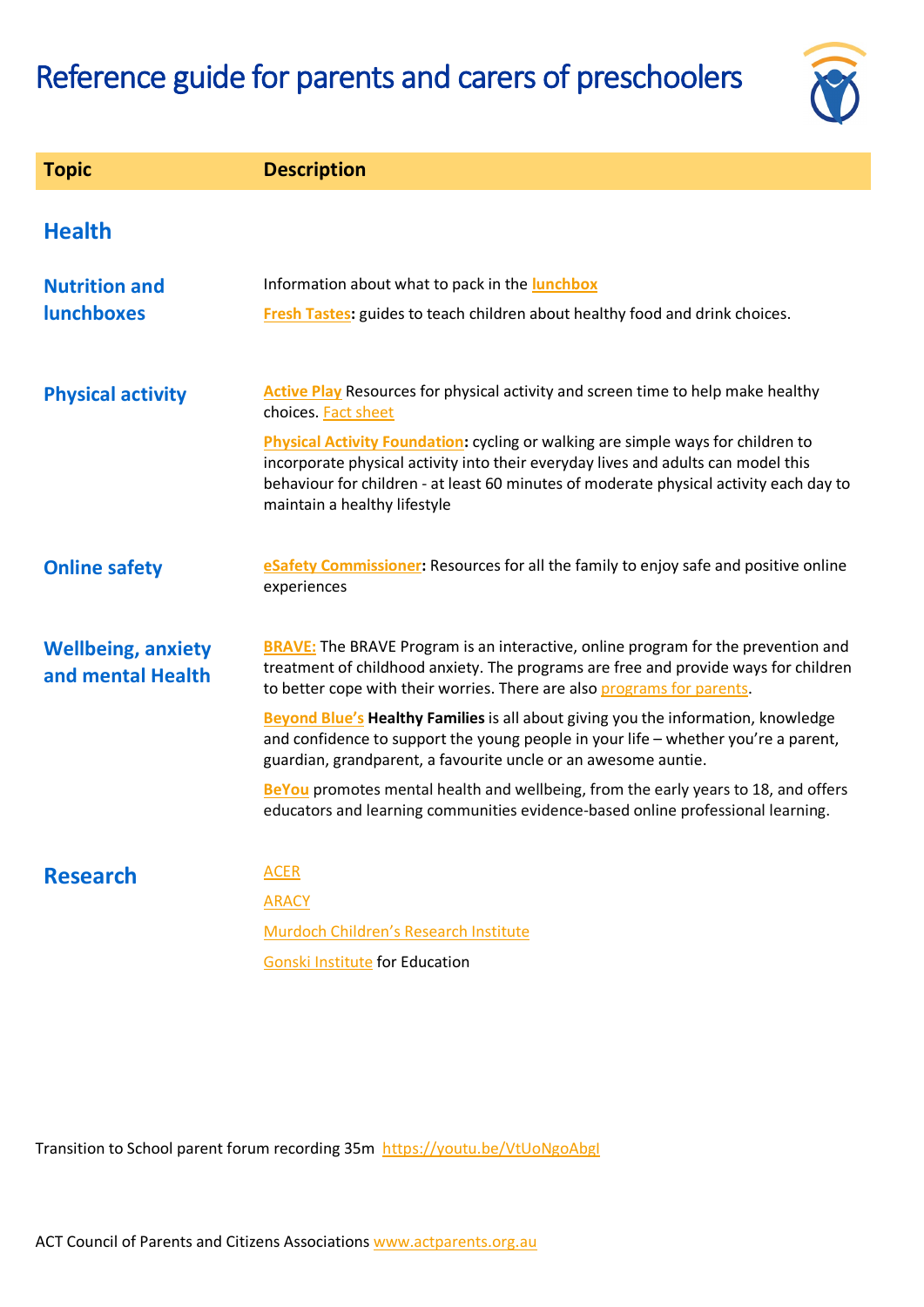

# Books about starting school

Reading books together is a great way to help children work through their anxieties about starting school – even the ones they haven't had yet! A bit like a rehearsal but with a parent by their side. It's practice for skills like making new friends, asking questions and talking to a teacher.

See [Libraries](https://www.library.act.gov.au/find-us) ACT catalogue for many more titles to borrow.



### **Starting School by Jane Godwin and Anna Walker**

Five children are off to school for the very first time. They enjoy making friends, learning new things and discovering all that school involves. This book touches on how the children feel about starting school.



### **[Maddie's](http://www.earlychildhoodaustralia.org.au/shop/product/maddies-first-day/) first day**

By Penny Matthews, illustrated by Liz Anelli

A picture book about the excitement of going to 'big' school for the first time. This book is great for encouraging discussion with children about their first experiences, making friends, and growing up.

# Spot Goes to School  $F_{min}$   $III$



# **Spot Goes to School by Eric Hill**

Spot starts school and finds singing, playgrounds, painting and story time. This is a great introduction for little kids as to the adventure school might be. With plenty of interactive lift the flaps it makes school sound like lots of fun.



### **Wombat Goes To School by Jackie French**

In between sleeping, scratching and chasing carrots, Mothball the wombat manages to go to school. This is a funny sequel to the Wombat series by Jackie French and is a perfect book for preschoolers.



### **I am Too Absolutely Small for School**

Lola is a bit anxious about school, she thinks maybe she is still too small and doesn't really have time to go. She wonders whether she will have people to talk to at lunchtime and whether learning to read might be too hard. Her wise older brother Charlie assures her it will be fun

Lola is both outspoken and brave. We love her imaginary friend Soren Lorenson who is also nervous about starting school.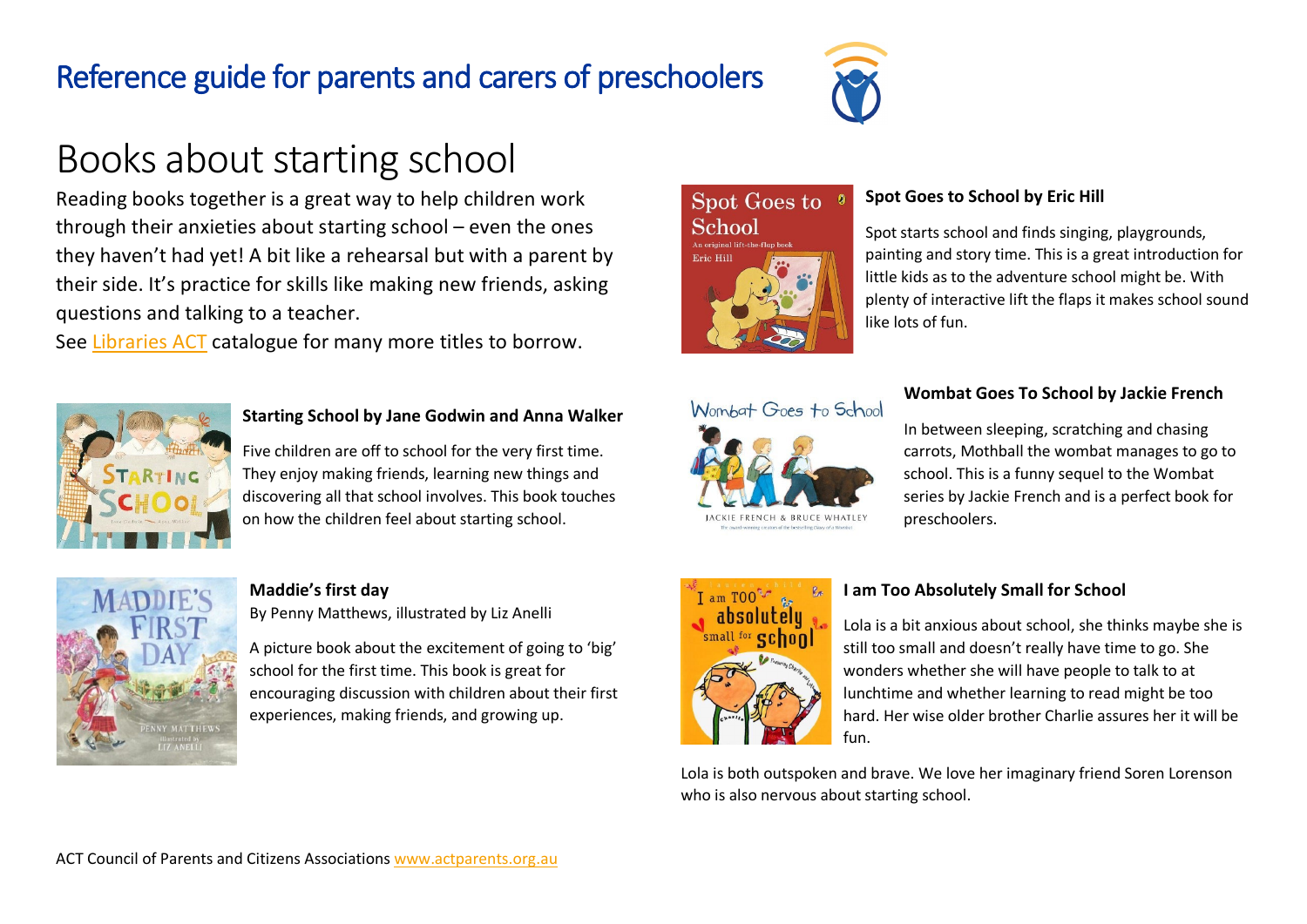

# **Old Friends New Friends by Andrew Daddo**

A brand-new school year! I can't wait!

Hang on... None of my old friends are in my new class. This empowering and relatable picture book is about making friends and being yourself.

# **First Day by Andrew Daddo**

This children's picture book captures a modern first day of school – Iphone pictures and all. Covering the anticipation and nerves of a first day and that both mother and child may have to be a bit brave. This school starter assures her mum that tomorrow will be easier.



# **Look, There's a Hippopotamus in the Playground Eating Cake by Hazel Edwards**

I've got a new school bag. I put my red drink bottle and my red lunch box in my school bag. My hippopotamus is packing his school bag too. Together with her hippopotamus, the little girl is starting school. They meet her teacher, eat lunch in the playground and make new friends. This is a reassuring story for new school starters. The little girls imaginary hippopotamus

goes to school with her so that he will not be lonely at home. This is a good read aloud to have up your sleeve prior to starting school.



# **The Terrible Suitcase**

# **by Emma Allen and Freya Blackwood**

It's the first day of school and all the children have a special backpack, except one – she has a terrible suitcase. A story about how imagination can make magic out of anything.

ALLEN . FREYA BLACKWOOD This CBCA award winner is a magical tale celebrating imagination and making the best of things. Beautifully illustrated.



### **I Don't Want to Go To School by Stephanie Blake**

Simon the Bunny is about to face his first day of school and he is scared. He says he is not going, no matter what his parents say. When Simon eventually faces school he has such a good time that he does not want to come home at the end of the day.

This is a great read aloud for families who are dealing with school refusal or problems adjusting to school. It has a good lesson in it, that if you give it a go, things just might surprise you.



# **What's In My Lunchbox by Peter Carnavas**

Today in my lunchbox, I happened to find an apple, a sister, a fish, an egg, a bear and a dinosaur.

Full of lunchbox silliness this is a funny look at school lunches. The little boy in the story does not want to eat the apple until he realizes it is his best option after all.

With simple and humorous illustrations by Kat Chadwick this would be a great read aloud at preschool for all those kids getting used to lunchboxes. For children age 3-6.

ACT Council of Parents and Citizens Associations [www.actparents.org.au](http://www.actparents.org.au/)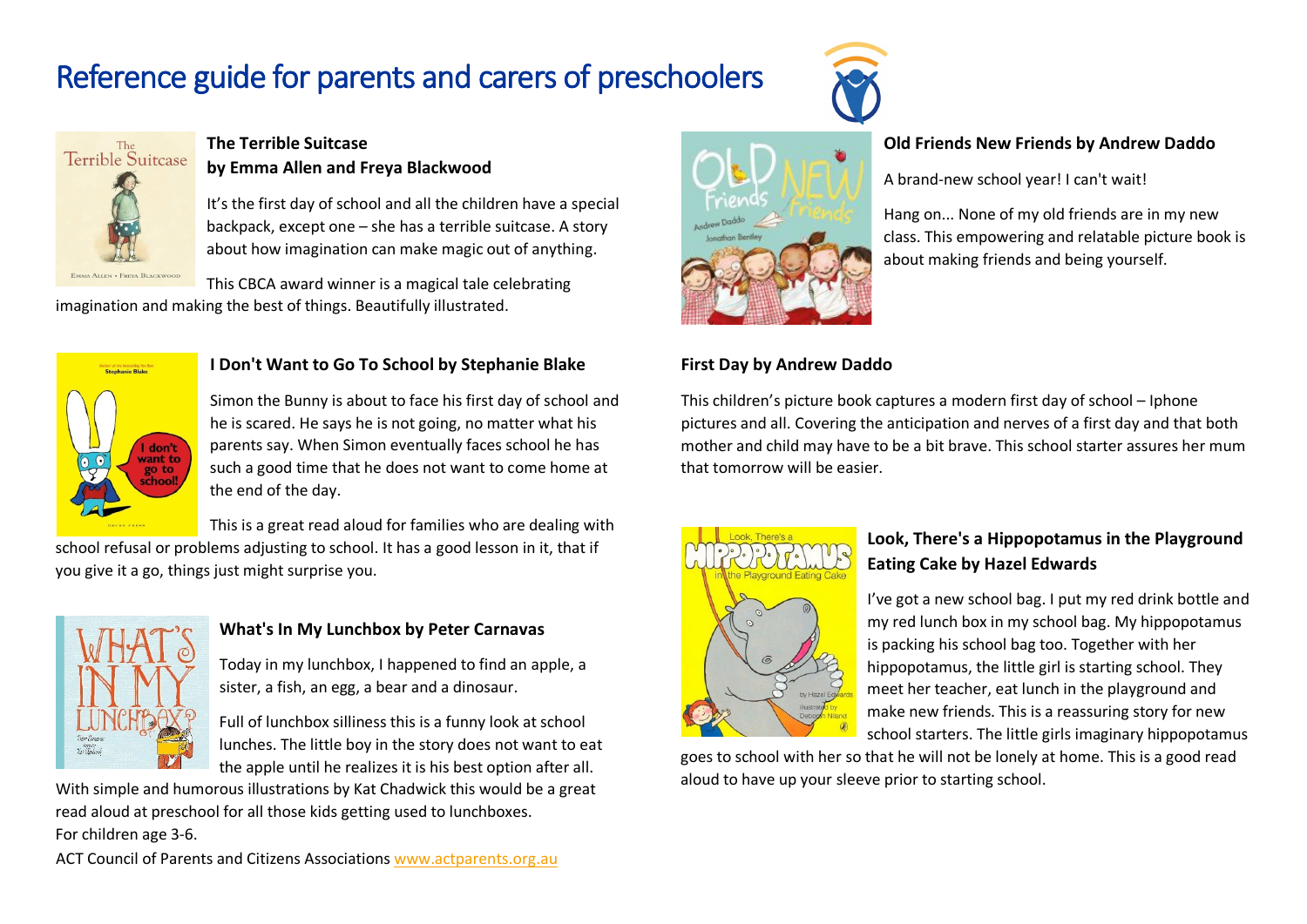

# **Twig by Aura Parker**

Why won't someone play with me? Heidi is a stick insect. She is tall and long like the twig of a tree. It is her first day at a busy bug school, where she hopes to learn and make new friends. Sadly, making friends is that much more difficult when no-one can find you! Can you spot Heidi? This is a gorgeous story about a little girl, who happens to look like a twig, who just wants to make friends. This is a joyful book about being different and accepted.

# **Books about making friends**



# **My friends are all different by Rosie Smith & Bruce Whatley.**

Whether big or small, slow or fast, my friends are the best. My friends are the best because they are all different, what about yours?





# **Big Friends Linda Sarah & Benji Davies**

Best friends Etho and Birt love going up Sudden Hill and sitting in simple cardboard boxes imagining they are kings, soldiers, astronauts, or pirates until Shu asks to join them, and their "two-by-two rhythm" is disturbed.

# **Freddy & Frito and the Clubhouse Rules by Alison Friend**

Best friends Frito and Freddy want a place where they can play together that has plenty of space and not too many rules, so they build a clubhouse that is perfect--until their families and friends come to visit.



# **Meesha Makes Friends by Tom Percival**

Meesha loves making things … But there's one thing she finds difficult to make - friends. She doesn't know quite what to do, what to say or when to say it, and she struggles reading and responding to social cues. A warm and affectionate look at the joys and difficulties of making and keeping friends, relating to others, and finding your place in the world.



# **Sophie makes new friends by Kerry Malone, illustrated by Meaghan Thomson**

It's Sophie's first day at her new big city school. Without her old friends, who will sit with her at recess? Will she make new friends? She eventually finds the courage to say hello to Phoebe. Will Phoebe convince Sophie to join the skipping team?